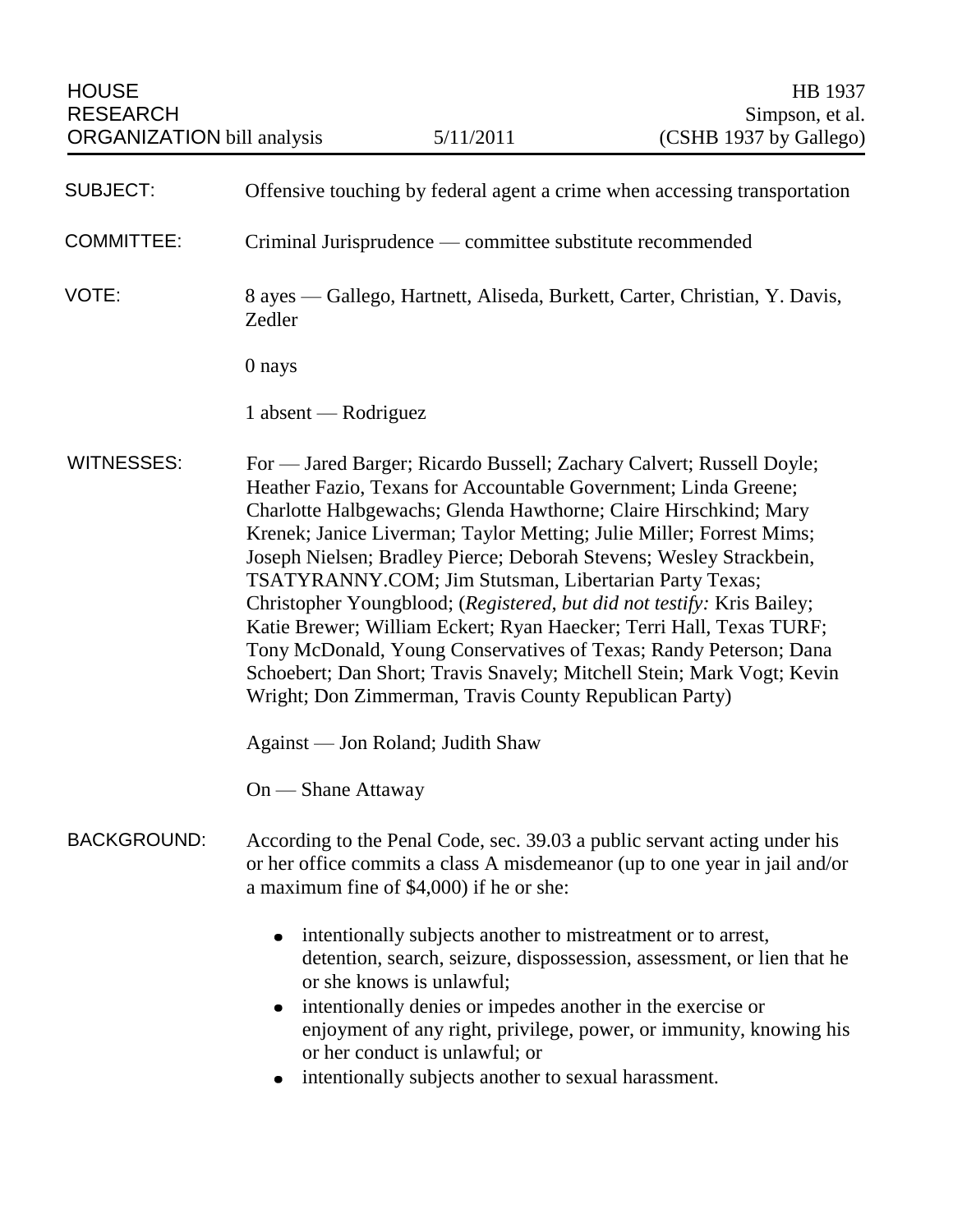## HB 1937 House Research Organization page 2

DIGEST: CSHB 1937 would amend Penal Code sec. 39.03 to provide that a public servant would commit an offense if, while acting under his or her office and without probable cause, the public servant performed a search for the purpose of granting access to a publicly accessible building or form of transportation and intentionally, knowingly, or recklessly:

- touched the anus, sexual organ, buttocks, or breast of another person, including touching through clothing; or
- touched the other person in a manner that would be offensive to a reasonable person.

A public servant would include a U.S. officer, employee, or agent; anyone contracted to perform on behalf of a U.S. branch, department, or agency; or anyone acting under federal law. The public servant would have a defense to prosecution if he or she performed the search pursuant to and consistent with an explicit and applicable grant of federal statutory authority that was consistent with the U.S. Constitution.

The attorney general would have to take any action necessary to defend the bill if enacted and could make any legal argument considered appropriate, including that it constituted a valid exercise of:

- the state's police powers;
- the liberty interests of the people secured by the Ninth Amendment to the U.S. Constitution;
- the powers reserved to the states by the Tenth Amendment to the U.S. Constitution; or
- the rights and protections secured by the Texas Constitution.  $\bullet$

The bill would take immediate effect if finally passed by a two-thirds record vote of the membership of each house. Otherwise, it would take effect September 1, 2011.

**SUPPORTERS** SAY: CSHB 1937 would stop the Transportation Security Administration (TSA) from treating innocent travelers like criminals. This bill could apply to federal agents who granted access to public buildings and other forms of transportation, but its main applicability would be to the TSA. Although lacking any probable cause to believe a person has committed a crime, the TSA gives each person a choice when flying: take the virtual strip search by high-tech scanner or take the unreasonable and humiliating invasive search of the person's entire body. Men and women have reported that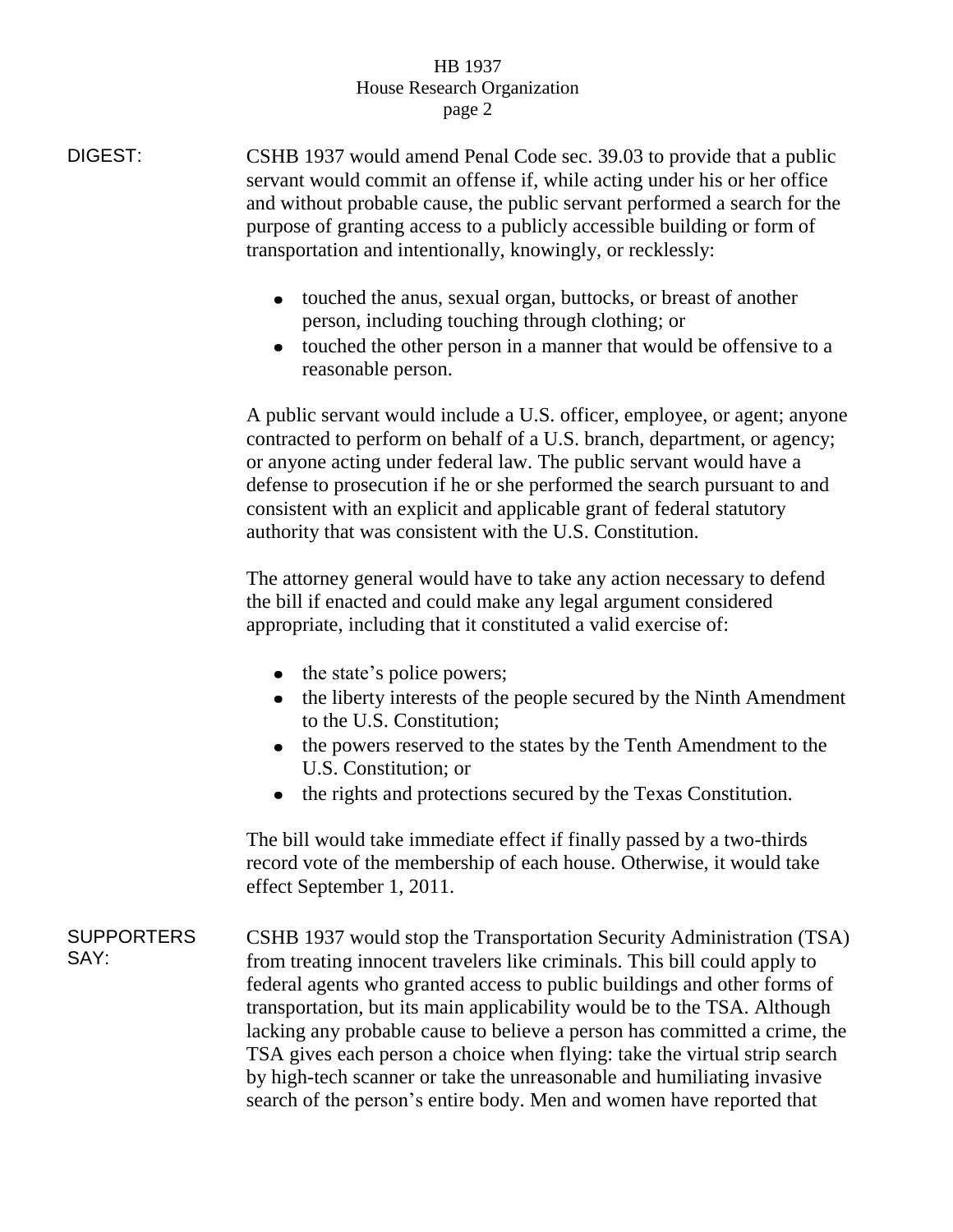## HB 1937 House Research Organization page 3

TSA employees have reached inside their pants, skirts, and underwear to touch breasts, genitals, and buttocks. Some are forced to submit to these invasive searches even when they would have preferred the scan.

Travel by flight is a common, everyday experience. But a person who refuses the humiliating search cannot fly and could be subject to fines or searched without consent anyway. One senior Texan objected vociferously to her invasive search, so her boarding pass was confiscated, and she had to drive home to El Paso. An 85-year-old veteran was told by a TSA agent that he had to take off his belt, and his pants fell down to his ankles. The freedom to travel should not come at the expense of dignity. These types of searches violate Sec. 9 of the Texas Bill of Rights and the Fourth Amendment of the U.S. Constitution.

Moreover, these overly invasive searches do not make us safer when we travel. The government claims that invasive searches make us safer, but how does it make us safer if every law-abiding grandmother in Texas is strip searched? The TSA should focus its efforts on what would make us safer, like training more dogs to sniff for explosives.

CSHB 1937 would not hamper legitimate security measures, because there is no legitimate security reason to grope someone's private parts or reach inside their underwear to touch their private parts. Federal law would not pre-empt this bill, because federal law does not authorize the inappropriate touching of people's genitals. Federal law authorizes searches for legitimate security reasons, and this bill would not prevent that. CSHB 1937 would rightly make it a crime for a TSA agent to search without probable cause in this demeaning, invasive, and unnecessary way.

OPPONENTS SAY: CSHB 1937 would be preempted by federal law. Since September 11, 2001, all Americans know that travel, although an everyday event, can be dangerous. TSA agents are working within the scope of their federal responsibilities under rules that require them to ensure that we are safe when we travel. Trying to criminalize the behavior of federal agents for conduct that is within the scope of their employment would not stop them from doing searches and could have unintended consequences. If a state law enforcement officer arrested a TSA agent, the case would immediately be removed to federal court and dismissed, and the state officer could be charged with federal obstruction and interference charges for making the arrest.